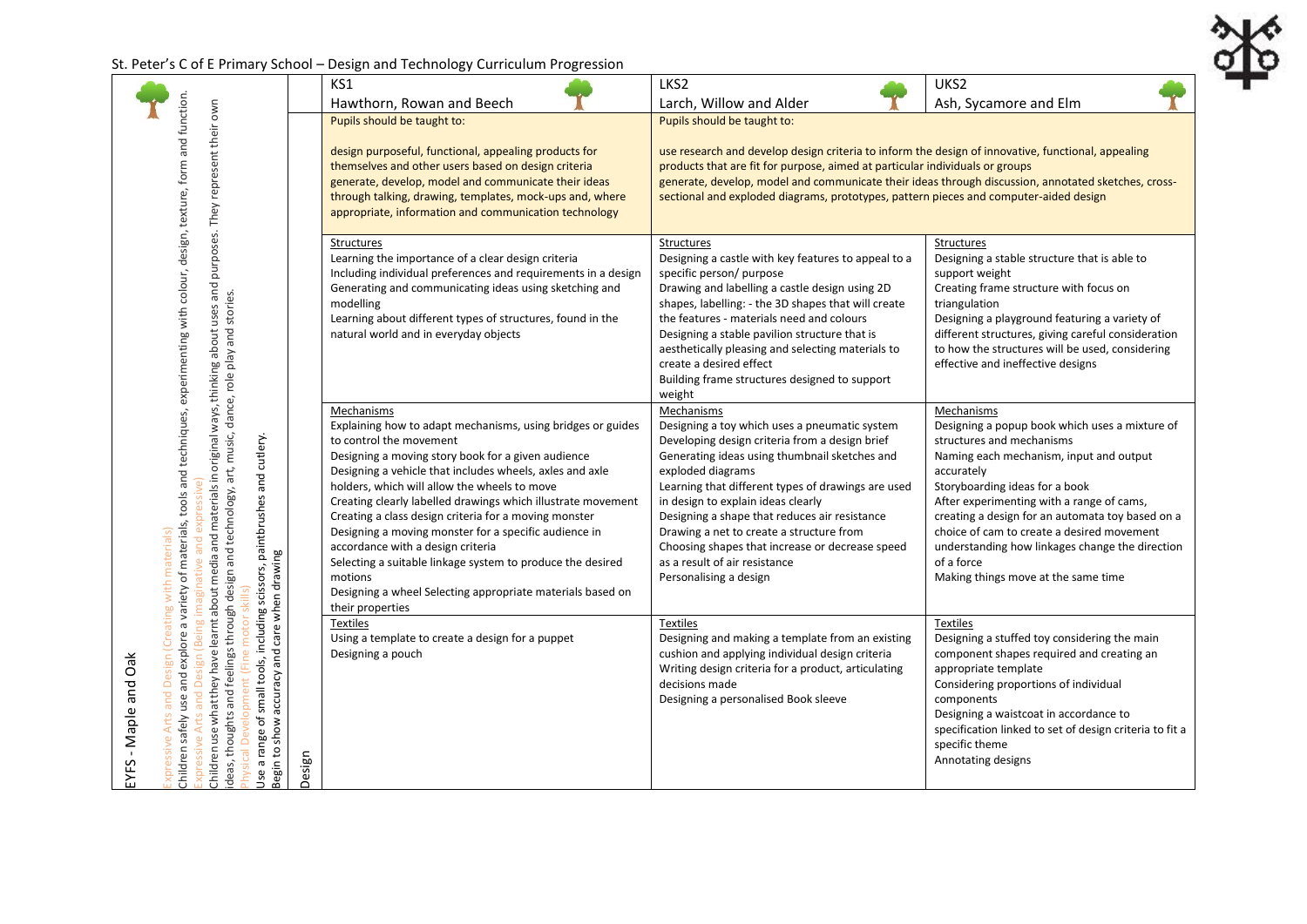|      |                                                                                                                                                                                                                                                                                                                                                                        | Electrical system<br>designing a game that works using static<br>electricity, including the instructions for playing<br>the game<br>Identifying a design criteria and a target audience<br>Designing a torch, giving consideration to the<br>target audience and creating both design and<br>success criteria focusing on features of individual<br>design ideas                                                                                                                                                                                                                                     | Electrical systems<br>Designing an electronic greetings card with a<br>simple electrical control circuit<br>Creating a labelled design showing positive and<br>negative parts in relation to the LED and the<br>battery<br>Designing a steady hand game - identifying and<br>naming the components required<br>Drawing a design from three different<br>perspectives<br>Generating ideas through sketching and<br>discussion<br>Modelling ideas through prototypes                                                                                                                                                                                                                                                                                  |
|------|------------------------------------------------------------------------------------------------------------------------------------------------------------------------------------------------------------------------------------------------------------------------------------------------------------------------------------------------------------------------|------------------------------------------------------------------------------------------------------------------------------------------------------------------------------------------------------------------------------------------------------------------------------------------------------------------------------------------------------------------------------------------------------------------------------------------------------------------------------------------------------------------------------------------------------------------------------------------------------|-----------------------------------------------------------------------------------------------------------------------------------------------------------------------------------------------------------------------------------------------------------------------------------------------------------------------------------------------------------------------------------------------------------------------------------------------------------------------------------------------------------------------------------------------------------------------------------------------------------------------------------------------------------------------------------------------------------------------------------------------------|
|      | Pupils should be taught to:<br>select from and use a range of tools and equipment to<br>perform practical tasks [for example, cutting, shaping, joining<br>and finishing]<br>select from and use a wide range of materials and<br>components, including construction materials, textiles and<br>ingredients, according to their characteristics                        | Pupils should be taught to:<br>select from and use a wider range of tools and equipment to perform practical tasks [for example,<br>cutting, shaping, joining and finishing], accurately<br>select from and use a wider range of materials and components, including construction materials,<br>textiles and ingredients, according to their functional properties and aesthetic qualities                                                                                                                                                                                                           |                                                                                                                                                                                                                                                                                                                                                                                                                                                                                                                                                                                                                                                                                                                                                     |
| Make | Structures<br>Making stable structures from card, tape and glue<br>Following instructions to cut and assemble the supporting<br>structure of a windmill<br>Making functioning turbines and axles which are assembled<br>into a main supporting structure<br>Make a structure according to a design criteria<br>Creating joints and structures from paper/card and tape | <b>Structures</b><br>Constructing a range of 3D geometric shapes using<br>nets<br>Creating special features for individual designs<br>Making facades from a range of recycled materials<br>Creating a range of different shaped frame<br>structures<br>Making a variety of free-standing frame structures<br>of different shapes and sizes<br>Selecting appropriate materials to build a strong<br>structure and for the cladding<br>Reinforcing corners to strengthen a structure<br>Creating a design in accordance with a plan<br>Learning to create different textural effects with<br>materials | <b>Structures</b><br>Making a range of different shaped beam bridges<br>Using triangles to create truss bridges that span a<br>given distance and supports a load<br>Building a wooden bridge structure<br>Independently measuring and marking wood<br>accurately<br>Selecting appropriate tools and equipment for<br>particular tasks<br>Using the correct techniques to saws safely<br>Identifying where a structure needs<br>reinforcement and using card corners for support<br>Building a range of play apparatus structures<br>drawing upon new and prior knowledge of<br>structures<br>Measuring, marking and cutting wood to create a<br>range of structures<br>Using a range of materials to reinforce and add<br>decoration to structures |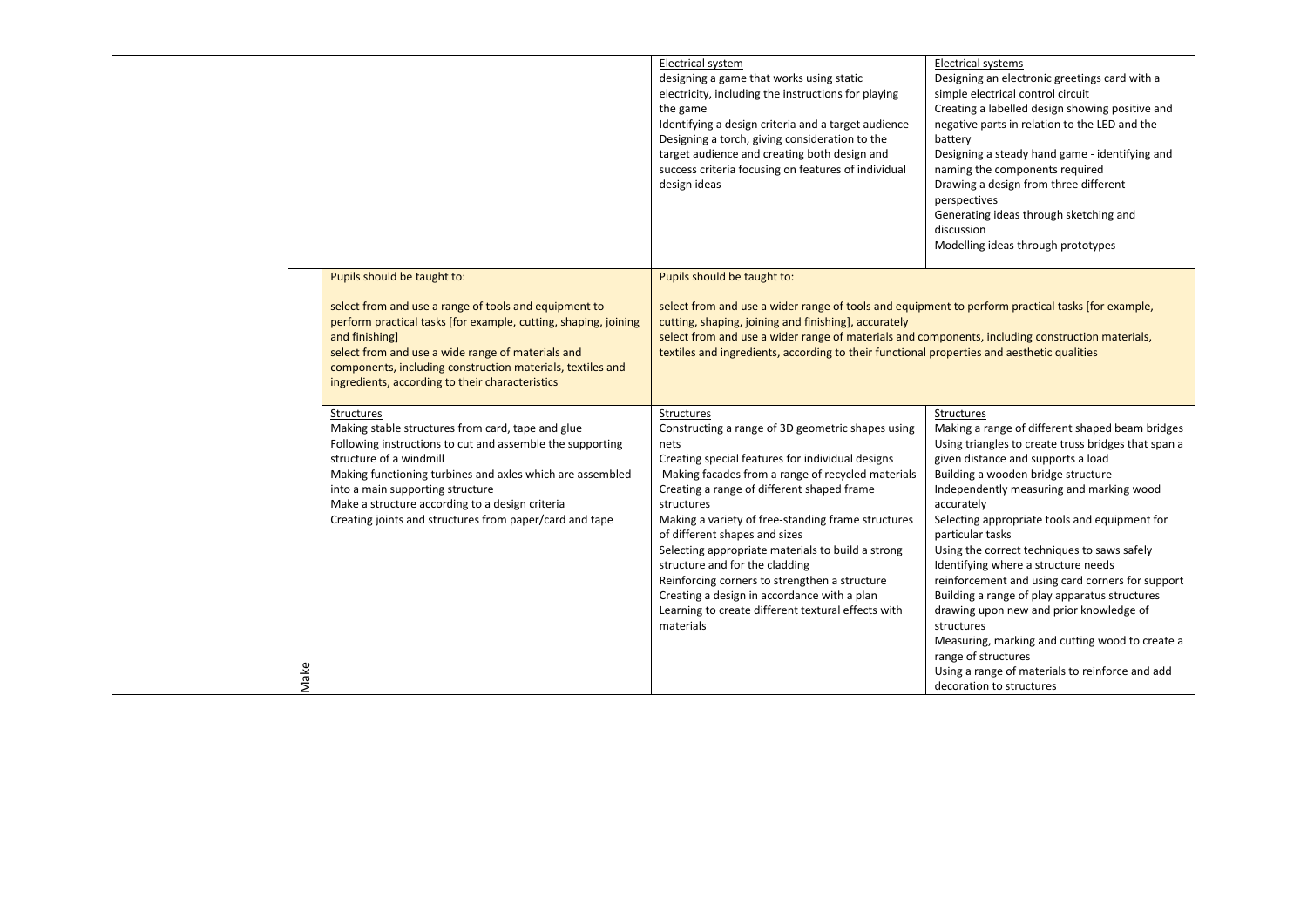| Mechanisms<br>Following a design to create moving models that use levers<br>and sliders<br>Adapting mechanisms<br>Making linkages using card for levers and split pins for pivots<br>Experimenting with linkages adjusting the widths, lengths and<br>thicknesses of card used<br>Cutting and assembling components neatly<br>Selecting materials according to their characteristics<br>Following a design brief | Mechanisms<br>Creating a pneumatic system to create a desired<br>motion<br>Building secure housing for a pneumatic system<br>Using syringes and balloons to create different<br>types of pneumatic systems to make a functional<br>and appealing pneumatic toy<br>Selecting materials due to their functional and<br>aesthetic characteristics<br>Manipulating materials to create different effects<br>by cutting, creasing, folding, weaving<br>Measuring, marking, cutting and assembling with<br>increasing accuracy<br>Making a model based on a chosen design          | Mechanisms<br>Following a design brief to make a pop-up book,<br>neatly and with focus on accuracy<br>Making mechanisms and/or structures using<br>sliders, pivots and folds to produce movement<br>Using layers and spacers to hide the workings of<br>mechanical parts for an aesthetically pleasing<br>result<br>Measuring, marking and checking the accuracy of<br>the jelutong and dowel pieces required<br>Measuring, marking and cutting components<br>accurately using a ruler and scissors<br>Assembling components accurately to make a<br>stable frame<br>Understanding that for the frame to function<br>effectively the components must be cut<br>accurately and the joints of the frame secured at<br>right angles<br>Selecting appropriate materials based on the<br>materials being joined and the speed at which<br>the glue needs to dry/set |
|------------------------------------------------------------------------------------------------------------------------------------------------------------------------------------------------------------------------------------------------------------------------------------------------------------------------------------------------------------------------------------------------------------------|------------------------------------------------------------------------------------------------------------------------------------------------------------------------------------------------------------------------------------------------------------------------------------------------------------------------------------------------------------------------------------------------------------------------------------------------------------------------------------------------------------------------------------------------------------------------------|----------------------------------------------------------------------------------------------------------------------------------------------------------------------------------------------------------------------------------------------------------------------------------------------------------------------------------------------------------------------------------------------------------------------------------------------------------------------------------------------------------------------------------------------------------------------------------------------------------------------------------------------------------------------------------------------------------------------------------------------------------------------------------------------------------------------------------------------------------------|
| <b>Textiles</b><br>Cutting fabric neatly with scissors<br>Using joining methods to decorate a puppet<br>Sequencing steps for construction<br>Selecting and cutting fabrics for sewing<br>Decorating a pouch using fabric glue or a running stitch                                                                                                                                                                | Textiles<br>Following design criteria to create a cushion<br>Selecting and cutting fabrics with ease using fabric<br>scissors<br>Sewing cross stitch to join fabric<br>Decorating fabric using appliqué<br>Completing design ideas with stuffing and sewing<br>the edges<br>Making and testing a paper template with<br>accuracy and in keeping with the design criteria<br>Measuring, marking and cutting fabric using a<br>paper template<br>Selecting a stitch style to join fabric, working<br>neatly sewing small, neat stitches<br>Incorporating fastening to a design | Textiles<br>Creating a 3D stuffed toy from a 2D design<br>Measuring, marking and cutting fabric accurately<br>and independently<br>Creating strong and secure blanket stitches when<br>joining fabric<br>Using applique to attach pieces of fabric<br>decoration<br>Using template pinning panels onto fabric<br>Marking and cutting fabric accurately, in<br>accordance with a design<br>Sewing a strong running stitch, making small,<br>neat stitches and following the edge<br>Tying strong knots<br>Decorating a waistcoat - attaching objects using<br>thread and adding a secure fastening                                                                                                                                                                                                                                                              |
|                                                                                                                                                                                                                                                                                                                                                                                                                  | Electrical systems<br>Making an electrostatic game, referring to the<br>design criteria<br>Using a wider range of materials and equipment<br>safely<br>Using electrostatic energy to move objects in<br>isolation as well as in part of a system<br>Making a torch with a working electrical circuit and<br>switch<br>Using appropriate equipment to cut and attach<br>materials<br>Assembling a torch according to the design and<br>success criteria                                                                                                                       | <b>Electrical systems</b><br>Making a working circuit<br>Creating electronics greeting card, referring to a<br>design criteria<br>Mapping out where different components of the<br>circuit will go<br>Making electromagnetic motors and tweaking the<br>motor to improve its function<br>Constructing a stable base for an electromagnetic<br>game<br>Accurately cutting, folding and assembling a net<br>Decorating the base of the game to a high-quality<br>finish<br>Making and testing a circuit<br>Incorporating a circuit into a base                                                                                                                                                                                                                                                                                                                   |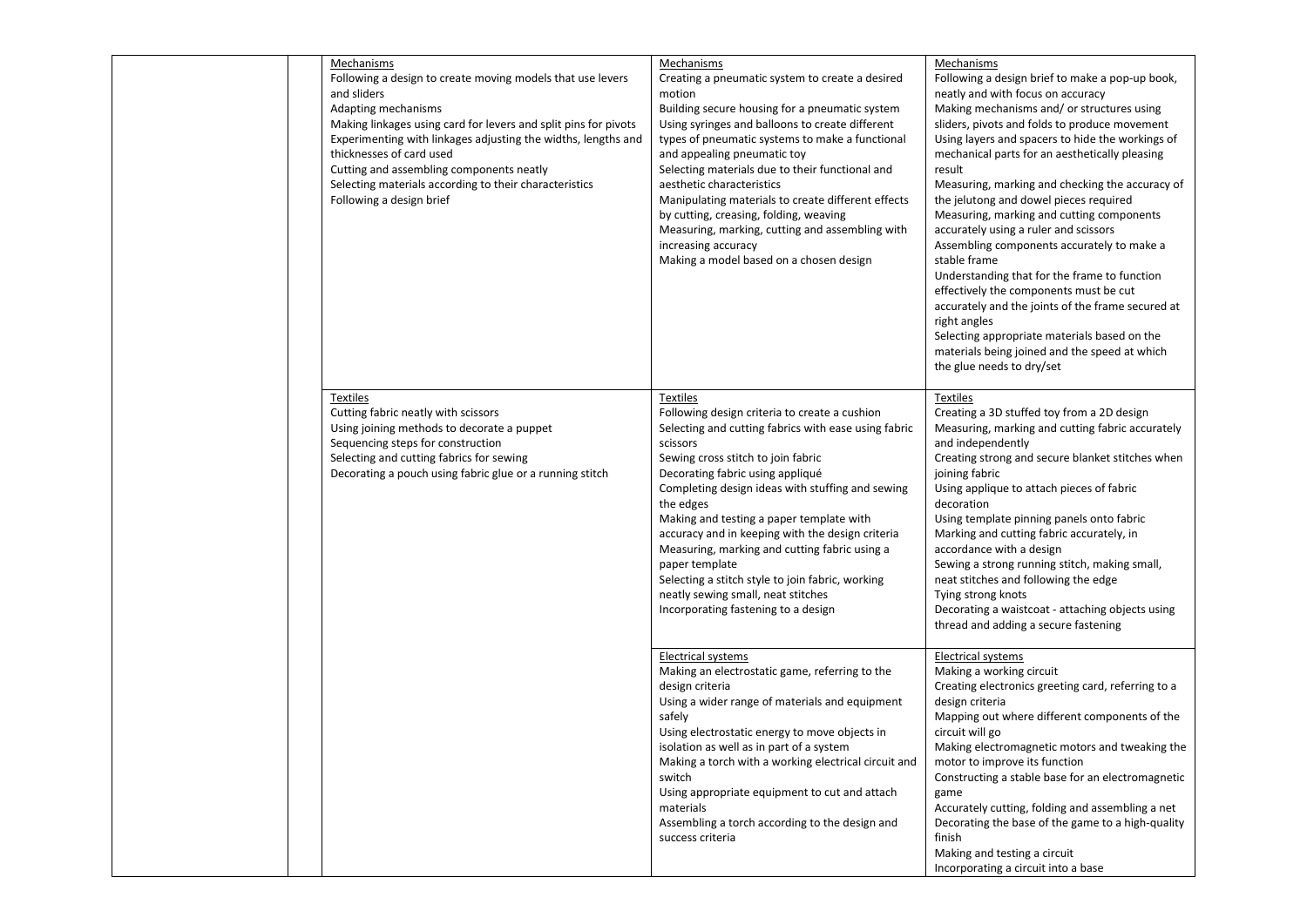|  |                     | Pupils should be taught to:                                                                                                                                                                                                                                                                                                                                                                                                                                                                                       | Pupils should be taught to:                                                                                                                                                                                                                                                                                                                                                                                                                                                                  |                                                                                                                                                                                                                                                                                                                                                                                                     |
|--|---------------------|-------------------------------------------------------------------------------------------------------------------------------------------------------------------------------------------------------------------------------------------------------------------------------------------------------------------------------------------------------------------------------------------------------------------------------------------------------------------------------------------------------------------|----------------------------------------------------------------------------------------------------------------------------------------------------------------------------------------------------------------------------------------------------------------------------------------------------------------------------------------------------------------------------------------------------------------------------------------------------------------------------------------------|-----------------------------------------------------------------------------------------------------------------------------------------------------------------------------------------------------------------------------------------------------------------------------------------------------------------------------------------------------------------------------------------------------|
|  |                     | explore and evaluate a range of existing products<br>evaluate their ideas and products against design criteria                                                                                                                                                                                                                                                                                                                                                                                                    | investigate and analyse a range of existing products<br>evaluate their ideas and products against their own design criteria and consider the views of others to<br>improve their work<br>understand how key events and individuals in design and technology have helped shape the world                                                                                                                                                                                                      |                                                                                                                                                                                                                                                                                                                                                                                                     |
|  |                     | Structures<br>Evaluating a windmill according to the design criteria, testing<br>whether the structure is strong and stable and altering it if it<br>isn't<br>Suggest points for improvements<br>Exploring the features of structures<br>Comparing the stability of different shapes<br>Testing strength of own structures<br>Identifying the weakest part of a structure<br>Evaluating the strength, stiffness and stability of own<br>structure                                                                 | Structures<br>Evaluating own work and the work of others based<br>on the aesthetic of the finished product and in<br>comparison, to the original design<br>Suggesting points for modification of the individual<br>designs<br>Evaluating structures made by the class<br>Describing what characteristics of a design and<br>construction made it the most effective<br>Considering effective and ineffective designs                                                                         | Structures<br>Adapting and improving own bridge structure by<br>identifying points of weakness and reinforcing<br>them as necessary<br>Suggesting points for improvements for own<br>bridges and those designed by others<br>Improving a design plan based on peer evaluation<br>Testing and adapting a design to improve it as it is<br>developed<br>Identifying what makes a successful structure |
|  |                     | Mechanisms<br>Testing a finished product, seeing whether it moves as<br>planned and if not, explaining why and how it can be fixed<br>Reviewing the success of a product by testing it with its<br>intended audience<br>Testing mechanisms, identifying what stops wheels from<br>turning, knowing that a wheel needs an axle in order to move<br>Evaluating own designs against design criteria<br>Using peer feedback to modify a final design<br>Evaluating different designs<br>Testing and adapting a design | Mechanisms<br>Using the views of others to improve designs<br>Testing and modifying the outcome, suggesting<br>improvements<br>Evaluating the speed of a final product based on:<br>the affect of shape on speed and the accuracy of<br>workmanship on performance                                                                                                                                                                                                                           | Mechanisms<br>Evaluating the work of others and receiving<br>feedback on own work<br>Suggesting points for improvement<br>Evaluating the work of others and receiving<br>feedback on own work<br>Applying points of improvements<br>Describing changes they would make/ do if they<br>were to do the project again                                                                                  |
|  |                     | <b>Textiles</b><br>Reflecting on a finished product, explaining likes and dislikes<br>Troubleshooting scenarios posed by teacher<br>Evaluating the quality of the stitching on others' work<br>Discussing as a class, the success of their stitching against the<br>success criteria<br>Identifying aspects of their peers' work that they particularly<br>like and why                                                                                                                                           | <b>Textiles</b><br>Evaluating an end product and thinking of other<br>ways in which to create similar items<br>testing and evaluating an end product against the<br>original design criteria<br>Deciding how many of the criteria should be met<br>for the product to be considered successful<br>Suggesting modifications for improvement                                                                                                                                                   | Textiles<br>Testing and evaluating an end product and giving<br>point for further improvements<br>valuating work continually as it is created                                                                                                                                                                                                                                                       |
|  | valuate<br>ш        |                                                                                                                                                                                                                                                                                                                                                                                                                                                                                                                   | Electrical systems<br>Learning to give constructive criticism on own<br>work and the work of others<br>Testing the success of a product against the<br>original design criteria and justifying opinions<br>Evaluating electrical products<br>Testing and evaluating the success of a final<br>product and taking inspiration from the work of<br>peers                                                                                                                                       | Electrical systems<br>Evaluating a completed product against the<br>original design sheet and looking at modifications<br>that could be made to improve the reliability or<br>aesthetics of it or to incorporate another type of<br>electronic device, eg: buzzer<br>Testing own and others finished games,<br>identifying what went well and making<br>suggestions for improvement                 |
|  | Technical knowledge | Pupils should be taught to:<br>build structures, exploring how they can be made stronger,<br>stiffer and more stable<br>explore and use mechanisms [for example, levers, sliders,<br>wheels and axles], in their products.                                                                                                                                                                                                                                                                                        | Pupils should be taught to:<br>apply their understanding of how to strengthen, stiffen and reinforce more complex structures<br>understand and use mechanical systems in their products (for example, gears, pulleys, cams, levers and<br>linkages)<br>understand and use electrical systems in their products [for example, series circuits incorporating<br>switches, bulbs, buzzers and motors]<br>apply their understanding of computing to program, monitor and control their products. |                                                                                                                                                                                                                                                                                                                                                                                                     |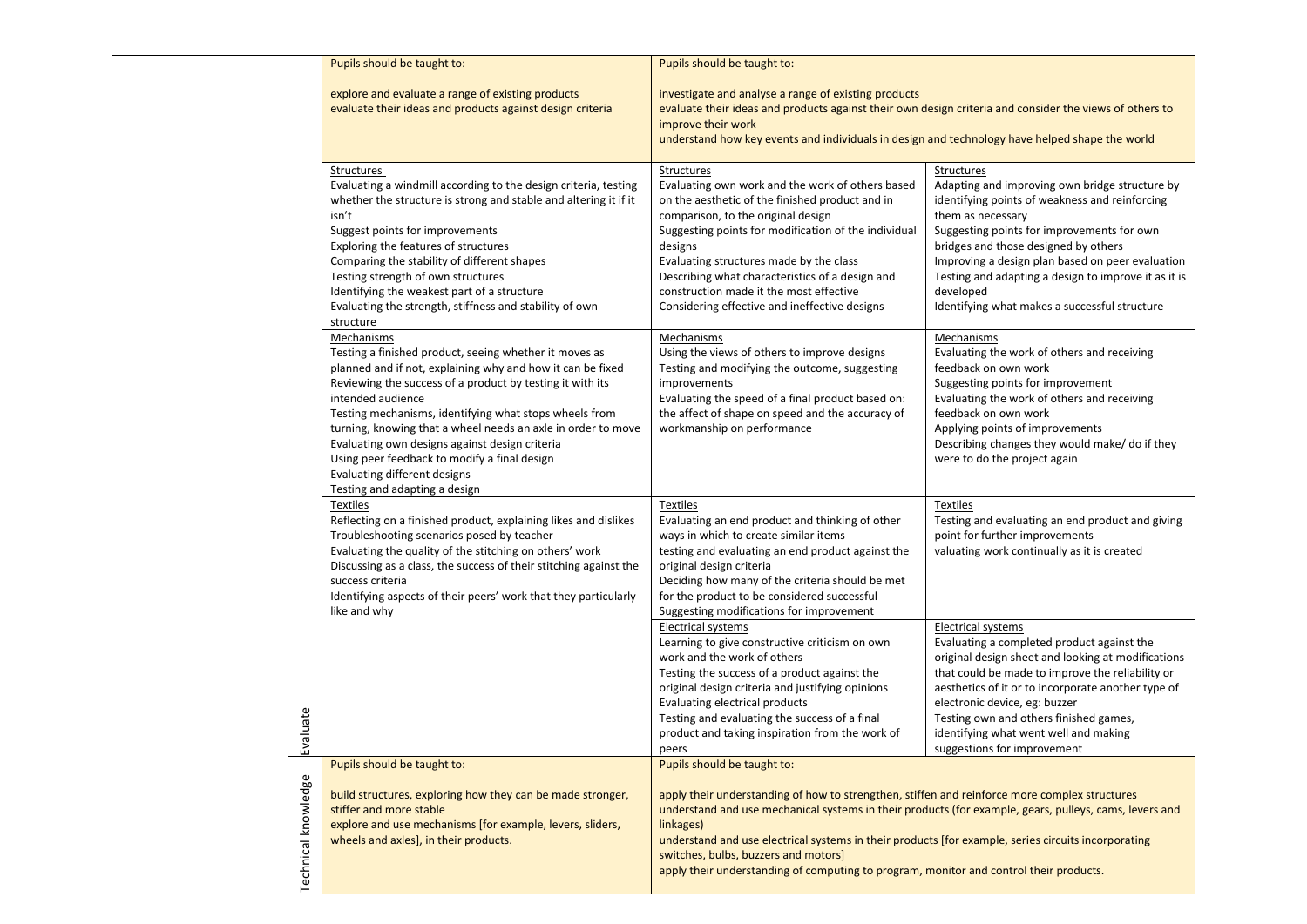| Structures                                                  | Structures                                          | Structures                                                                                         |
|-------------------------------------------------------------|-----------------------------------------------------|----------------------------------------------------------------------------------------------------|
| Describing the purpose of structures, including windmills   | Identifying features of a castle                    | Exploring how to create a strong beam                                                              |
| Learning how to turn 2D nets into 3D structures             | Identifying suitable materials to be selected and   | Identifying arch and beam bridges and                                                              |
|                                                             |                                                     |                                                                                                    |
| Learning that the shape of materials can be changed to      | used for a castle, considering weight, compression, | understanding the terms: compression and                                                           |
| improve the strength and stiffness of structures            | tension                                             | tension                                                                                            |
| Understanding that cylinders are a strong type of structure | Extending the knowledge of wide and flat based      | Identifying stronger and weaker structures                                                         |
| that are often used for windmills and lighthouses           | objects are more stable                             | Finding different ways to reinforce structures                                                     |
| Understanding that windmill turbines use wind to turn and   | Understanding the terminology of strut, tie, span,  | Understanding how triangles can be used to                                                         |
| make the machines inside work                               | beam                                                | reinforce bridges                                                                                  |
| Understanding that axles are used in structures and         | Understanding the difference between frame and      | Articulating the difference between beam, arch,                                                    |
| mechanisms to make parts turn in a circle                   | shell structure                                     | truss and suspension bridges                                                                       |
| Developing awareness of different structures for different  | Learning what pavilions are and their purpose       | Knowing that structures can be strengthened by                                                     |
| purposes                                                    | Building on prior knowledge of net structures and   | manipulating materials and shapes                                                                  |
| Identifying natural and manmade structures                  | broadening knowledge of frame structures            | Identifying the shell structure in everyday life                                                   |
| identifying when a structure is more or less stable than    | Learning that architects consider light, shadow and | (cars, aeroplanes, tins, cans)                                                                     |
| another                                                     | patterns when designing                             | Understanding man made and natural structures                                                      |
| Knowing that shapes and structures with wide, fat bases or  | Implementing frame and shell structure knowledge    |                                                                                                    |
| legs are the most stable                                    | Considering effective and ineffective designs       |                                                                                                    |
| Understanding that the shape of a structure affects its     |                                                     |                                                                                                    |
| strength                                                    |                                                     |                                                                                                    |
| using the vocabulary: stiffness and stability.              |                                                     |                                                                                                    |
| Knowing that materials can be manipulated to improve        |                                                     |                                                                                                    |
| strength and stiffness.                                     |                                                     |                                                                                                    |
| Build a strong and stiff structure by folding paper.        |                                                     |                                                                                                    |
| Mechanisms                                                  | Mechanisms                                          | Mechanisms                                                                                         |
|                                                             |                                                     |                                                                                                    |
| Learning that levers and sliders are mechanisms and can     | Understanding how pneumatic systems work            | Knowing that an input is the motion used to start                                                  |
| make things move                                            | Learning that mechanisms are a system of parts      | a mechanism                                                                                        |
| Identifying whether a mechanism                             | that work together to create motion                 | Knowing that output is the motion that happens                                                     |
| is a lever or slider and determining what movement the      | Understanding that pneumatic systems can be         | as a result of starting the input                                                                  |
| mechanism will make                                         | used as part of a mechanism                         | Knowing that mechanisms control movement                                                           |
| Using the vocabulary: up, down, left, right, vertical and   | Learning that pneumatic systems force air over a    | Describing mechanisms that can be used to                                                          |
| horizontal to describe movement                             | distance to create movement                         | change one kind of motion                                                                          |
|                                                             | Learning that products change and evolve over       |                                                                                                    |
| forwards                                                    | time                                                |                                                                                                    |
| Learning that for a wheel to move it must be attached to an | Learning that all moving things have kinetic energy | cams produce different follower movements                                                          |
| axle                                                        | Understanding that kinetic energy is the energy     | Exploring types of motions and direction of a                                                      |
| Learning that mechanisms are a collection of moving parts   | that something (object person) has by being in      | motion                                                                                             |
| that work together in a machine                             | motion                                              |                                                                                                    |
| Learning that there is an input and output in a mechanism   |                                                     |                                                                                                    |
| Identifying mechanisms in everyday objects                  |                                                     |                                                                                                    |
| Learning that a lever is something that turns on a pivot    |                                                     |                                                                                                    |
| Learning that a linkage is a system of levers that are      |                                                     |                                                                                                    |
|                                                             |                                                     |                                                                                                    |
|                                                             |                                                     |                                                                                                    |
| connected by pivots<br>Exploring wheel mechanisms           |                                                     |                                                                                                    |
| Identifying what mechanism makes a toy or vehicle roll      |                                                     | Using a bench hook to saw safely and effectively<br>Exploring cams, learning that different shaped |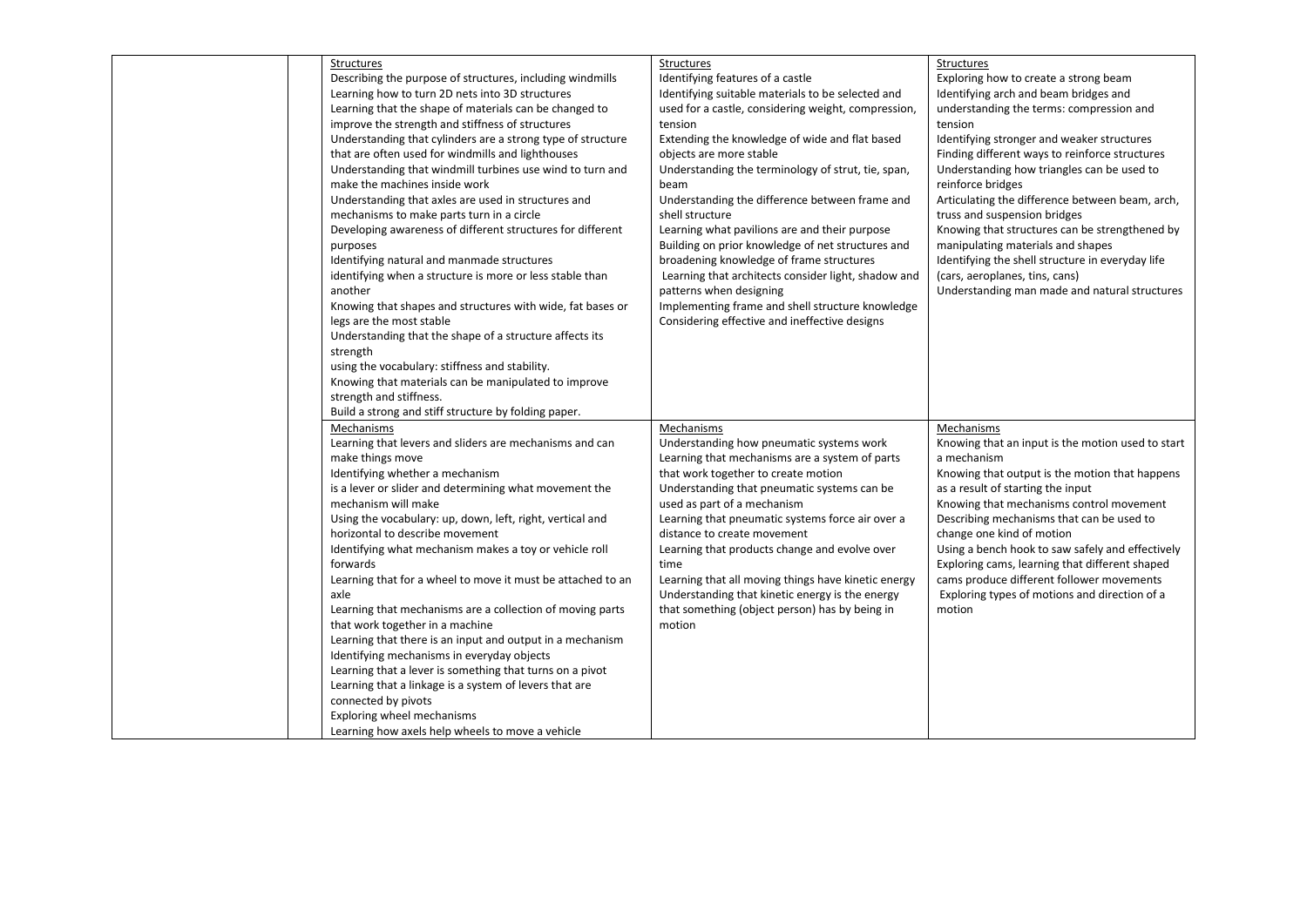|  |                       | <b>Textiles</b><br>Learning different ways in which to join fabrics together:<br>pinning, stapling, gluing<br>Joining items using fabric glue or stitching Identifying benefits<br>of these techniques<br>Threading a needle<br>Sewing running stitch, with evenly spaced, neat, even stitches<br>to join fabric<br>Neatly pinning and cutting fabric using a template | <b>Textiles</b><br>Threading needles with greater independence<br>Tying knots with greater independence<br>Sewing cross stitch and appliqué<br>Understanding the need to count the thread on a<br>piece of even weave fabric in each direction to<br>create uniform size and appearance<br>Understanding that fabrics can be layered for affect<br>Understanding that there are different types of<br>fastenings and what they are<br>Articulating the benefits and disadvantages of<br>different fastening types<br><b>Electrical systems</b>                                                                   | Learning to sew blanket stitch to join fabric<br>Applying blanket stitch so the space between the<br>stitches are even and regular<br>Threading needles independently<br>Learning different decorative stitches<br>Application and outcome of the individual<br>technique<br>Sewing accurately with even regularity of stiches<br><b>Electrical systems</b>                                                                                                                                                         |
|--|-----------------------|------------------------------------------------------------------------------------------------------------------------------------------------------------------------------------------------------------------------------------------------------------------------------------------------------------------------------------------------------------------------|------------------------------------------------------------------------------------------------------------------------------------------------------------------------------------------------------------------------------------------------------------------------------------------------------------------------------------------------------------------------------------------------------------------------------------------------------------------------------------------------------------------------------------------------------------------------------------------------------------------|---------------------------------------------------------------------------------------------------------------------------------------------------------------------------------------------------------------------------------------------------------------------------------------------------------------------------------------------------------------------------------------------------------------------------------------------------------------------------------------------------------------------|
|  |                       |                                                                                                                                                                                                                                                                                                                                                                        | Understanding what static electricity is and how it<br>moves objects through attraction or repulsion<br>Generating static electricity independently<br>Using static electricity to make objects move in a<br>desired way<br>Learning how electrical items work<br>Identifying electrical products<br>Learning what electrical conductors and insulators<br>are<br>Understanding that a battery contains stored<br>electricity and can be used to power products<br>Identifying the features of a torch<br>Understanding how a torch works<br>Articulating the positives and negatives about<br>different torches | Learning the key components used to create a<br>functioning circuit<br>Learning that graphite is a conductor and can be<br>used as part of a circuit<br>Learning the difference between series and<br>parallel circuits<br>Understanding that breaks in a circuit will stop it<br>from working<br>Understanding how electromagnetic motors<br>work<br>Learning that batteries contain acid, which can<br>be dangerous if they leak<br>Learning that when electricity enters a magnetic<br>field it can make a motor |
|  | Cooking and nutrition | Pupils should be taught to:<br>use the basic principles of a healthy and varied diet to<br>prepare dishes<br>understand where food comes from.                                                                                                                                                                                                                         | Pupils should be taught to:<br>understand and apply the principles of a healthy and varied diet<br>prepare and cook a variety of predominantly savoury dishes using a range of cooking techniques<br>understand seasonality and know where and how a variety of ingredients are grown, reared, caught and<br>processed.                                                                                                                                                                                                                                                                                          |                                                                                                                                                                                                                                                                                                                                                                                                                                                                                                                     |